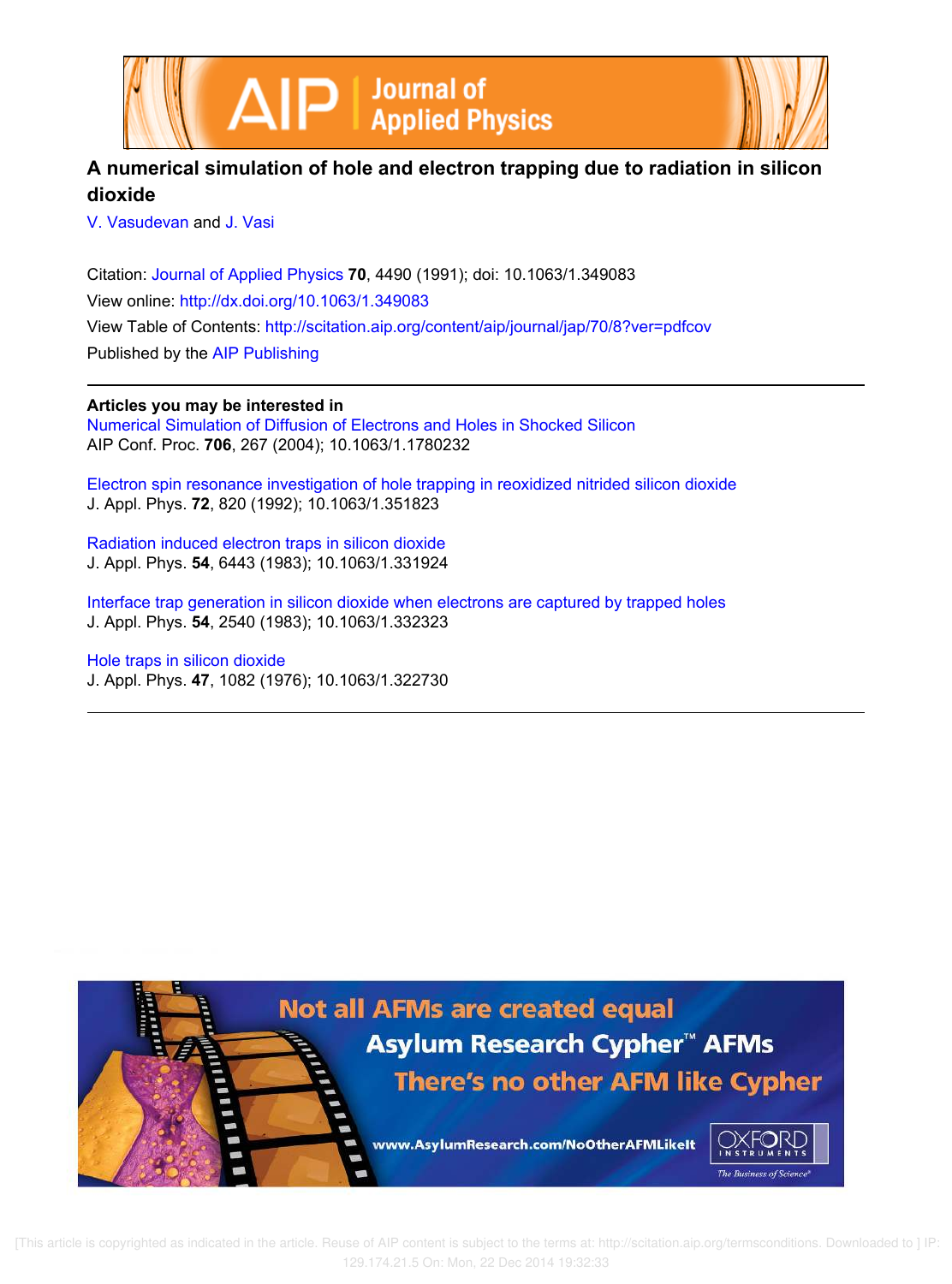# A numerical simulation of hole and electron trapping due to radiation in silicon dioxide

V. Vasudevan and J. Vasi

Electrical Engineering Department, Indian Institute of Technology, Bombay 400076, India

(Received 6 June 1991; accepted for publication 9 July 1991)

The one-dimensional Poisson, continuity, and the trap rate equations are solved numerically to "study the buildup of charge in silicon dioxide due to radiation. The flat-band voltage shift  $(\Delta V_{\text{fb}})$  is obtained as a function of total dose, the oxide thickness, the applied gate voltage, and the centroid of the trap distribution. The effect of including electron traps is studied. The results of the simulation are found to compare well with experimental data.

### **I. INTRODUCTION**

One of the main effects of radiation incident on the metal-oxide-semiconductor (MOS) structure is the buildup of positive charge in the oxide. This is believed to occur due to the trapping of holes that are generated during radiation. Some insight into this process can be obtained from analytical solutions of the trap rate and the continuity equations in  $SiO<sub>2</sub>$ .<sup>1</sup> But this is not complete, as several approximations have to be made in order to get these solutions. A more accurate picture can be obtained through a numerical solution of the relevant equations in the oxide. In a series of papers, **Holstrom** et al. have reported some results of such numerical simulations. However, they have not included in their model effects like detrapping of holes, electron trapping, and geminate recombination, which we believe play a significant role in the buildup of positive charge. We have done a one-dimensional numerical simulation of the trapping process including these processes. This paper presents the results of this simulation, through which a physical understanding of various phenomena that occur during the buildup of positive charge in the oxide can be obtained.

#### II. NUMERICAL SOLUTIONS

Numerical solutions were carried out assuming that the Si-SiO<sub>2</sub> system is an abrupt heterojunction, with SiO<sub>2</sub> modeled as a wide-band-gap semiconductor. In this case the one-dimensional equations to be solved in the oxide are

$$
\frac{d^2\psi}{dx^2} = \frac{-q}{\epsilon_{ox}} (p + p_T - n - n_T),
$$
\n
$$
\frac{dp}{dt} = -\frac{1}{q} \frac{dJ_p}{dx} + G_{ox} - \frac{dp_T}{dt},
$$
\n
$$
\frac{dn}{dt} = \frac{1}{q} \frac{dJ_n}{dx} + G_{ox} - \frac{dn_T}{dt},
$$
\n
$$
\frac{dp_T}{dt} = \sigma_p v_{\text{th}} p (N_{Tp} - p_T) - \frac{p_T}{\tau_p},
$$
\n
$$
\frac{dn_T}{dt} = \sigma_n v_{\text{th}} n (N_{Ta} - n_T) - \frac{n_T}{\tau_n} - \sigma_n v_{\text{th}} n p_T,
$$

and in the semiconductor are

$$
\frac{d^2\psi}{dx^2} = \frac{-q}{\epsilon_{si}} (D + p - n), \quad D = N_d^+ - N_a^-
$$
  

$$
\frac{dp}{dt} = -\frac{1}{q} \frac{dJ_p}{dx} + G_{si} - R_{SRH},
$$
  

$$
\frac{dn}{dt} = \frac{1}{q} \frac{dJ_n}{dx} + G_{si} - R_{SRH}.
$$

In the above equations,

$$
J_p = qp\mu_p E - qD_p \frac{dp}{dx}
$$

and

$$
J_n = qn\mu_n E + qD_n \frac{dn}{dx}
$$

are the hole and electron current densities represented by the usual drift and diffusion components in both the oxide and the semiconductor. The values of mobility used in the oxide are 20 cm<sup>2</sup>/V s for electrons and  $10^{-5}$  cm<sup>2</sup>/V s for holes.<sup>5,6</sup> Both hole and electron traps are modeled as single-energy-level traps with trap densities  $N_{T_p}$  and  $N_{T_n}$ . The cross sections  $\sigma_n$  and  $\sigma_p$  are typically 10<sup>-15</sup> and 10<sup>-16</sup>  $cm<sup>2.7</sup>$  The value of hole cross sections here used are lower than the values reported in the literature.<sup>7,8</sup> This is because we have used  $v_{\text{th}}$  (the thermal velocity) instead of  $v_d$  (the drift velocity) in the trap rate equation. This point is discussed in more detail in a later section.  $\tau_p$  and  $\tau_n$  are the detrapping time constants, taken to be a few thousand seconds. In addition, in the case of electrons, recombination with trapped holes is also considered.  $G_{\alpha x}$  is the effective generation rate in the oxide after geminate recombination. Geminate recombination is taken into account using the curve of yield as a function of electrostatic field calculated by Ausman.<sup>9</sup> The net generation rate is obtained at each point in the oxide after multiplying this yield by the generation rate obtained from the dose rate. For the semiconductor, the usual Shockley-Read-Hall model of recombination is used.

It was found that the solutions in the oxide were the same whether or not the continuity equations were solved

4490 J. Appl. Phys. 70 (8), 15 October 1991 0021-8979/91/084490-06\$03.00 © 1991 American Institute of Physics 4490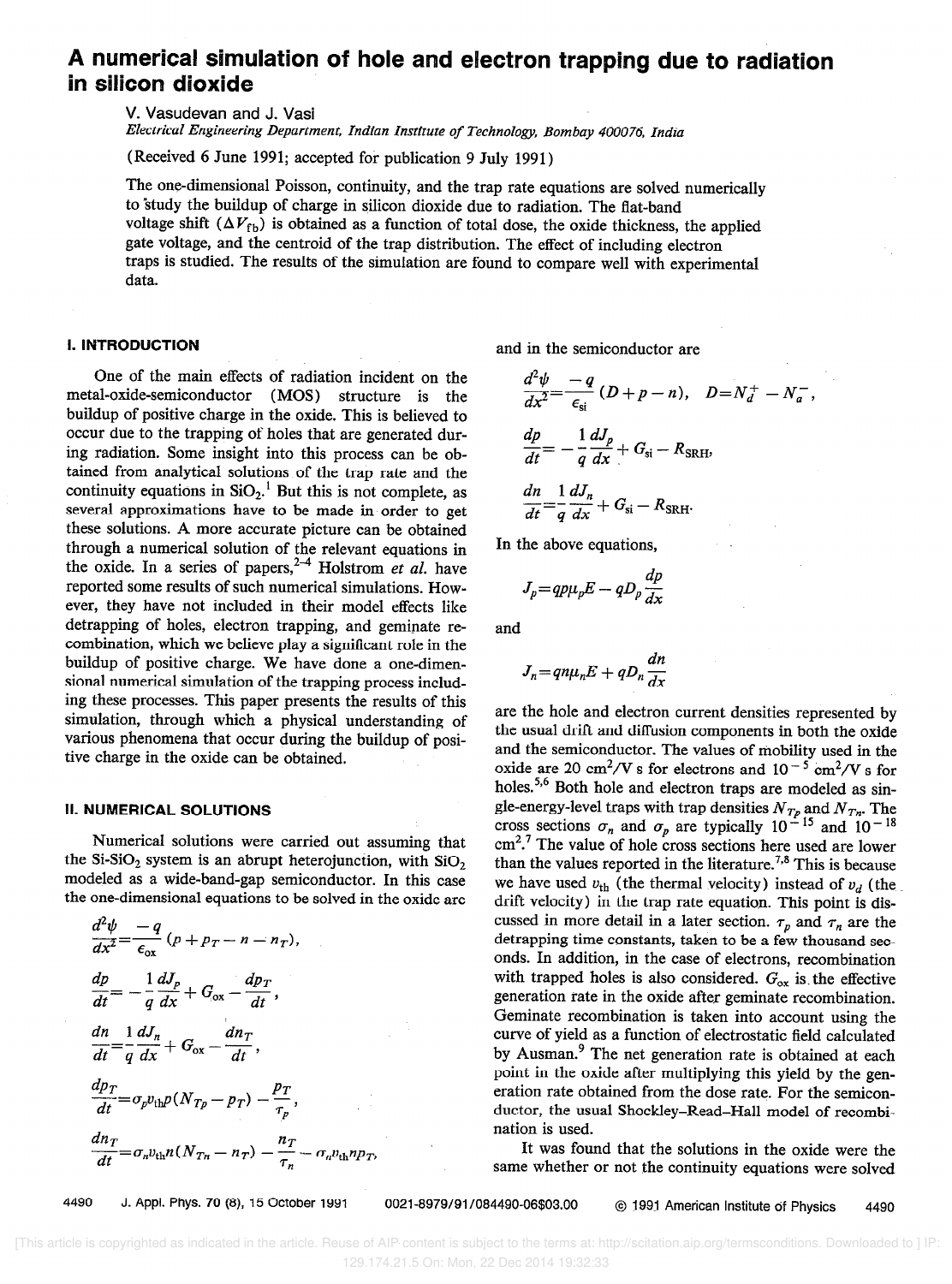in the semiconductor. This is due to the large barrier which prevents injection of holes and electrons from silicon into the oxide. So most of the simulations were performed just solving the Poisson equation throughout the structure and all five equations in the oxide, i.e., the quasi-Fermi levels in the silicon were assumed to be the same as the equilibrium fermi level.

The boundary conditions used were the following. For the SiO,-metal contact, two boundary conditions were tried out. The first was a Dirichlet condition, where an ohmic contact was assumed, i.e.,  $\psi = V_{\text{appl}}$  and n and p were maintained at their equilibrium values. Since the equilibrium values of carrier concentrations in the oxide are almost zero, errors in the values of the density of states. in the oxide, which are not known exactly, are negligible. The second condition tried out was a Neumann condition with  $J_n = qn\mu_nE$ ,  $J_p = qp\mu_pE$ , and  $\psi = V_{\text{appl}}$ . This is valid only under high-field- conditions when the drift current dominates. The solutions obtained in the two cases differ only in the first 20-30 Å near the metal-SiO<sub>2</sub> contact. This makes sense as this process is really a bulk-limited rather than a contact-limited process.

At the  $Si-SiO<sub>2</sub>$  interface, Gauss' law was directly used instead of the Poisson equation. Also, the quasi-Fermi level was assumed to be continuous at the interface. For a structure in which the material properties vary gradually from one material to another, the interface is gradual and the quasi-Fermi level is continuous. Since the almost abrupt  $Si-SiO<sub>2</sub>$  interface is the limiting case of such a structure, the quasi-Fermi level is assumed to be continuous across the interface. This abrupt change in material properties at'the interface leads to large quasi-electric fields, which bring the electron and hole concentration at the oxide end of the interface close to their equilibrium values. This has also been observed in the numerical simulations. The siliconmetal contact is assumed to be an ohmic contact.

Since the structure is modeled as a heterojunction, the vacuum level is used to represent the electrostatic potential, with the equilibrium Fermi level used as the reference. The finite difference method was used in order to discretize the equations, with the Scharfetter-Gummel discretization technique<sup>10</sup> for the continuity equations. Both the backward Euler as well as the second-order Gear's method were tried out for the time discretization. Since radiation is usually incident for a few hours, the second-order Gear's method with nonuniform time steps $^{11}$  provided a significant improvement in simulation times. Typically, the time required for simulation was halved by the use of this method. The algorithm for time steps was based on the local truncation error, and is similar to the one used in Ref. 11.

#### III. RESULTS OF THE SIMULATION

For the simulation, we used a Gaussian distribution of traps with various centroids and standard deviations. First, simulations carried out without electron trapping are presented. Figure 1 shows some typical curves of flat-band voltage shifts  $(\Delta V_{\text{fb}})$  as a function of time, or equivalently, dose. These results were obtained for a dose rate of 100 rad



FIG. 1. Variation of flat-band shift  $\Delta V_{\text{fb}}$  with time for  $V_g = -10$ , 2, and 10 v.

(Si)/s, with a peak trap density of about  $10^{18}/\text{cm}^3$ . The oxide thickness was 800  $\AA$  and the centroid was at about 100 Å from the Si-SiO<sub>2</sub> interface. As expected,  $\Delta V_{\rm fb}$  initially increases with dose, and finally saturates when the trapping and detrapping rates become equal. In this case, the detrapping time constant used was 10 000 s, giving rise to low detrapping rates. The low detrapping rates result in a dynamic equilibrium being established when the trapping rates become small, i.e., when the traps are almost completely filled. The saturation level as well as the rate of buildup of charge depends on the gate voltage, as the freehole concentration changes with the applied field.

Figure 2 shows a log-log plot of  $\Delta V_{\rm fb}$  versus the oxide thickness  $(t_{ox})$  for a total dose of 1 Mrad (Si) for various gate voltages. It is seen that  $\Delta V_{\text{fb}}$  shows a linear-to-cubic variation with oxide thickness. The linear variation occurs at larger thicknesses. This is because at larger thicknesses there is a large number of free holes in the oxide both due to lower fields for the same voltage and a larger total number of generated holes. This leads to higher trapping rates and the traps quickly get almost completely filled. Further increase in the oxide thickness makes no difference to the amount of trapped charge. Since most of the traps are concentrated near the interface, the capacitance of the trapped charge leads to a linear variation of  $\Delta V_{\rm fb}$  with  $t_{ox}$ . At medium thicknesses, the traps never get completely filled and trapping is limited by the total number of holes generated in the oxide. When the thickness increases,  $\Delta V_{\text{fb}}$  increases not only due to the capacitance of the trapped charge, but also because the total number of holes increases with thickness, giving a  $t<sub>ox</sub><sup>2</sup>$  dependence. At still lower thicknesses, the field in the oxide is very large for the same applied voltage. Now the drift velocity of holes is fairly large and a greater number of them tend to get swept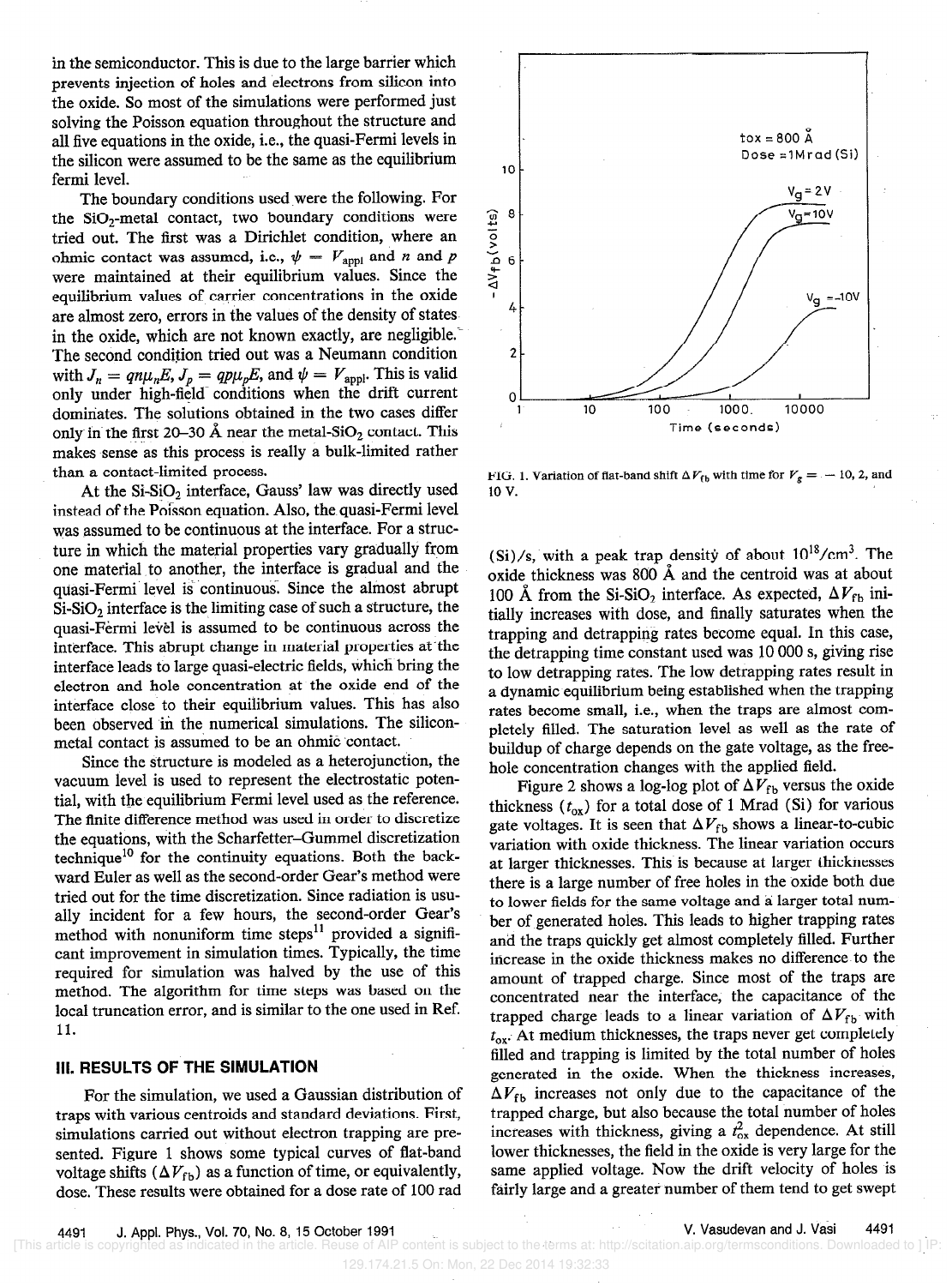

FIG. 2. Dependence of  $\Delta V_{\text{fb}}$  on the oxide thickness  $t_{\text{ox}}$  for  $V_g = 0$ , 5, and 10 v.

out of the oxide before getting trapped. So for these thick-. nesses, there is yet another  $t_{\rm ox}$  dependence due to the fact that for larger thicknesses, the total number of holes increases due to lowered fields besides the increase due to a larger number of generated holes. These results are in general agreement with the analytical results of Viswanathan and Maserjian,<sup>1</sup> who have predicted a  $t_{ox}^2$ -to- $t_{ox}^3$  dependence of  $\Delta V_{\text{fb}}$  on oxide thickness. However, it should be noted that they have used a uniform trap density in the oxide and the drift velocity- of holes instead of the thermal velocity in the trap rate equation. The use of  $v_d$  in the trap rate equation reduces the field dependence of the trapping rate and hence decreases the thickness dependence. If  $v_{\text{th}}$  is used by us along with a uniform trap density, a  $t_{ox}^2$ -to- $t_{ox}^4$  dependence will be obtained.

Figure 3 shows the variation of  $\Delta V_{\text{fb}}$  with gate voltage  $(V_{\rm g})$  for two thicknesses for a total dose of 1 Mrad (Si). For positive gate voltages,  $\Delta V_{\rm fb}$  rises sharply, goes through a maximum, and then begins to fall. This is because when the gate voltage increases beyond the oxide fiat-band condition, more and more holes are driven to the interface, leading to a rise in the flat-band voltage shift.  $\Delta V_{\rm fb}$  continues to rise until it reaches a point when the increase in the hole concentration at the interface due to a positive gate voltage is offset by a decrease in the hole concentration due to high electric fields. Since the electric fields are lower for larger thicknesses at the same gate voltage, this maximum occurs at larger voltages for higher oxide thicknesses. This decrease of  $\Delta V_\mathrm{fb}$  is commonly observed in experiment and it has been previously attributed to a reduction in capture cross section with the electric field. However, our simulation shows that lower cross sections are not the sole reason for a decreasing  $\Delta V_{\text{fb}}$  at higher fields. The decrease could be simply due to the fact that holes are swept out of



FIG. 3.  $\Delta V_{\text{fb}}$  vs gate voltage  $V_{\text{g}}$  for  $t_{\text{ox}} = 500$  and 1000 Å. The dashed line shows  $\Delta V_{\text{fb}}$  obtained without geminate recombination.

the oxide faster at higher fields. This decrease will continue up to fairly large fields, as the mobility measurements of holes show almost a constant mobility up to 5.5  $MV/cm$ ,<sup>6</sup> with no signs of velocity saturation.

With negative voltages,  $\Delta V_{\text{fb}}$  shows a similar decrease at large negative voltages. In addition, beyond a certain amount of trapped charge, the flat-band voltage shift goes through a minimum near the oxide flat-band voltage. This is because when the trapped charge exceeds a certain value, the oxide bands become concave upwards as indicated in-Fig. 4, which shows the potential profile across the oxide.



FIG. 4. Electrostatic potential as a function of position in the oxide for  $V<sub>g</sub> = -1$  V and a total dose of 1 Mrad(Si).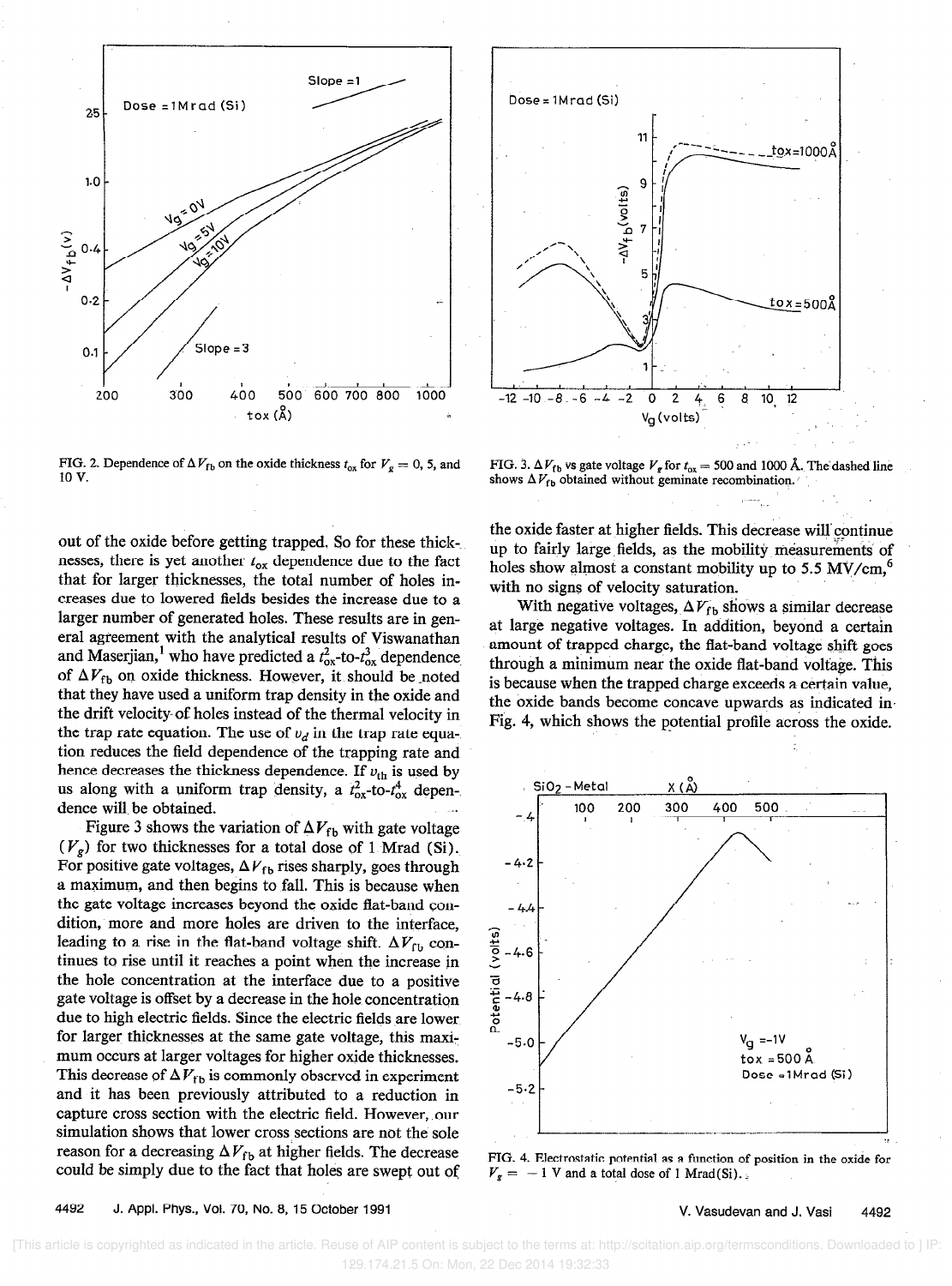



FIG. 5.  $\Delta V_{\rm fb}$  vs  $V_g$  for  $t_{ox} = 500$  Å. The solid line is obtained with the centroid of the trap distribution at 50 Å and the dashed line is obtained with the centroid at 100 Å from the  $Si-SiO<sub>2</sub>$  interface.

The peak of the trap density is located approximately at the point where the potential is a maximum. So the holes generated in the oxide tend to move away from the traps leading to low values of  $\Delta V_{\rm fb}$ .

Figure 3 also shows a curve (dashed line) without geminate recombination which also goes through this minimum near-zero oxide fields. This suggests that it is the change in the band structure caused by the trapped charge that causes this minimum and not geminate recombination as previously assumed. It is to be noted that although the yield is very low at low fields, zero field is almost never obtained throughout the oxide due to the large fields created by the trapped charge itself. However, at these low fields the initial trapping rate is very low and it takes a long time for the trapped charge to build up. Figure 5 shows the effect of shifting the centroid away from the  $Si-SiO<sub>2</sub>$  interface. It is seen that the ratio of the average  $\Delta V_{\rm fb}$  at positive voltages to the average  $\Delta V_\mathrm{fb}$  at negative voltages decreases. This is expected because for a positive voltage, the hole concentration increases towards the interface leading to larger trapping rates when the centroid is shifted towards the interface. But for negative voltages, the hole concentration reduces towards the interface, reducing the amount of trapped charge as the centroid is. shifted towards the interface.

Figure 6 shows a simulation in which electron traps have been included. The simulation was done using an oxide thickness of 400 A, with the centroid of the hole trap distribution at 80  $\AA$  and the centroid of the electron trap distribution at 120 Å from the  $Si-SiO<sub>2</sub>$  interface. Curve (a) was obtained without electron traps and curve (b) was obtained for the same conditions with nearly equal electron and hole trap densities. It is seen that the addition of elec-

FIG. 6. Dependence of  $\Delta V_{\text{fb}}$  on  $V_g$  for  $t_{ox} = 400$  Å when electron traps are included. Curve (a) is obtained without electron traps for a total dose of 1 Mrad(Si), (b) is obtained with nearly equal electron and hole trap density using the same conditions as for (a), and (c) is obtained with an electron trap density an order of magnitude higher than the hole trap density for 300 krad(Si).

tron traps significantly alters  $\Delta V_{\rm fb}$  at near-zero fields in the oxide. Elsewhere the electron traps have no effect on  $\Delta V_{\text{fb}}$ . This is due to the relatively large mobility of electrons (20 cm<sup>2</sup>/V s as compared to  $10^{-5}$  cm<sup>2</sup>/V s for holes) which leads to low electron concentrations in the oxide except when the field is low. At  $V_g = 0$  V,  $\Delta V_{\text{fb}}$  is positive indicating a greater shift due to electrons. Figure 7 shows the buildup of charge in the oxide with time for this case. It is seen that after increasing for a considerable



FIG. 7.  $\Delta V_{\text{fb}}$  as a function of time for  $t_{ox} = 400$  Å, total dose = 1 Mrad(Si), and  $V_g = 0$  V. This curve is obtained using almost equal electron and hole trap densities.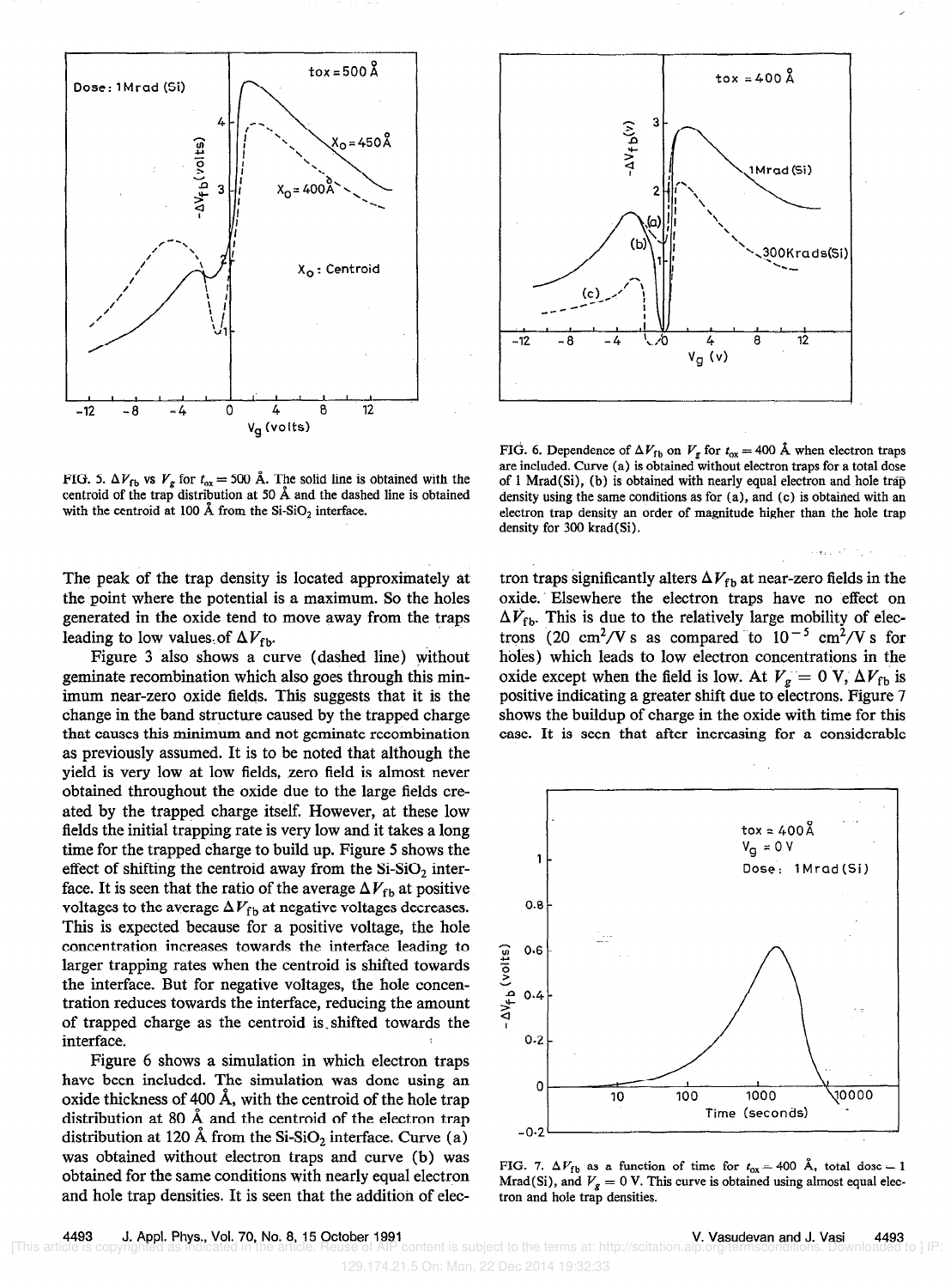

FIG. 8.  $\Delta V_{\text{fb}}$  vs time obtained experimentally for nitrided oxides with 30-min nitridation in  $25\%$  NH<sub>3</sub> at 1000 °C (see Ref. 13).

amount of time,  $\Delta V_{\text{fh}}$  begins to fall and eventually becomes positive. This decrease begins to occur when the field due to the trapped charge compensates for the applied and built in oxide field. If the positive charge builds up further, the oxide bands become concave with the potential mininum for electrons located near the centroid of the hole traps which is near the centroid of the electron traps. Beyond this dose, electrons generated throughout the oxide move towards the minimum energy point of the conduction band and get trapped, thus compensating for the positive charge. Curve (c) in Fig. 6 shows  $\Delta V_{\text{fb}}$  vs  $V_g$  when the electron trap density is an order of magnitude larger than the hole trap density for a total dose of 300 krad (Si). Here it is seen that  $\Delta V_{\text{fb}}$  is positive around  $V_g = -1$  V, which is around the flat-band condition for the oxide. Due to large electron trap densities  $(10^{20}/\text{cm}^3)$  and capture cross sections, the electrons, which have near-zero drift velocities at this voltage, tend to get trapped easily leading to a positive  $\Delta V_{\text{fb}}$ .

The reduction of  $\Delta V_{\text{fb}}$  beyond a certain dose has been observed in our laboratory for nitrided oxides.<sup>12,13</sup> A typical variation of  $\Delta V_{\rm fb}$  with dose for nitrided oxides<sup>13</sup> is shown in Fig. 8. So, contrary to conclusions drawn by Dunn,<sup>14</sup> we believe that electron traps can compensate for the flat-band voltage shifts produced by holes if the applied field is low or the band structure is dictated by the trapped holes and the centroid of the electron traps is near that of the hole traps.

### IV. COMPARISON WITH EXPERIMENT

Figures 9 and 10 show a comparison of our simulation results with experiments performed in our laboratory for pyrogenic oxides,<sup>15</sup> and it is seen that a fairly good fit is obtained. Figure 11 shows the comparison of simulation



FIG. 9. Comparison of simulated curve with experimental data for a 790-Å pyrogenic oxide. ( $\bullet$ ) is the data for 100 krad(Si) and (O) is the data for 250 krad(Si). Data from Ref. 15.

results with data reported by Fleetwood *et al.*<sup>16</sup> In this case the values of trap density needed to iit data at higher doses were higher, being  $10^{18}/\text{cm}^3$  at 55 krad and  $5 \times 10^{18}/\text{cm}^3$  at 925 krad. This seems to indicate that there is some amount of trap generation taking place. This is quite probable since the dose rates used by them are quite large ( 1 Mrad/h).

It is seen that the results of the simulation compare fairly well with experimental data, although the model itself has some limitations. We have assumed a simple drift-



FIG. 10. Comparison of simulated curve with experimental data for a 1550-8, pyrogenic oxide. Data from Ref. 15.

#### 4494 J. Appl. Phys., Vol. 70, No. 8, 15 October 1991